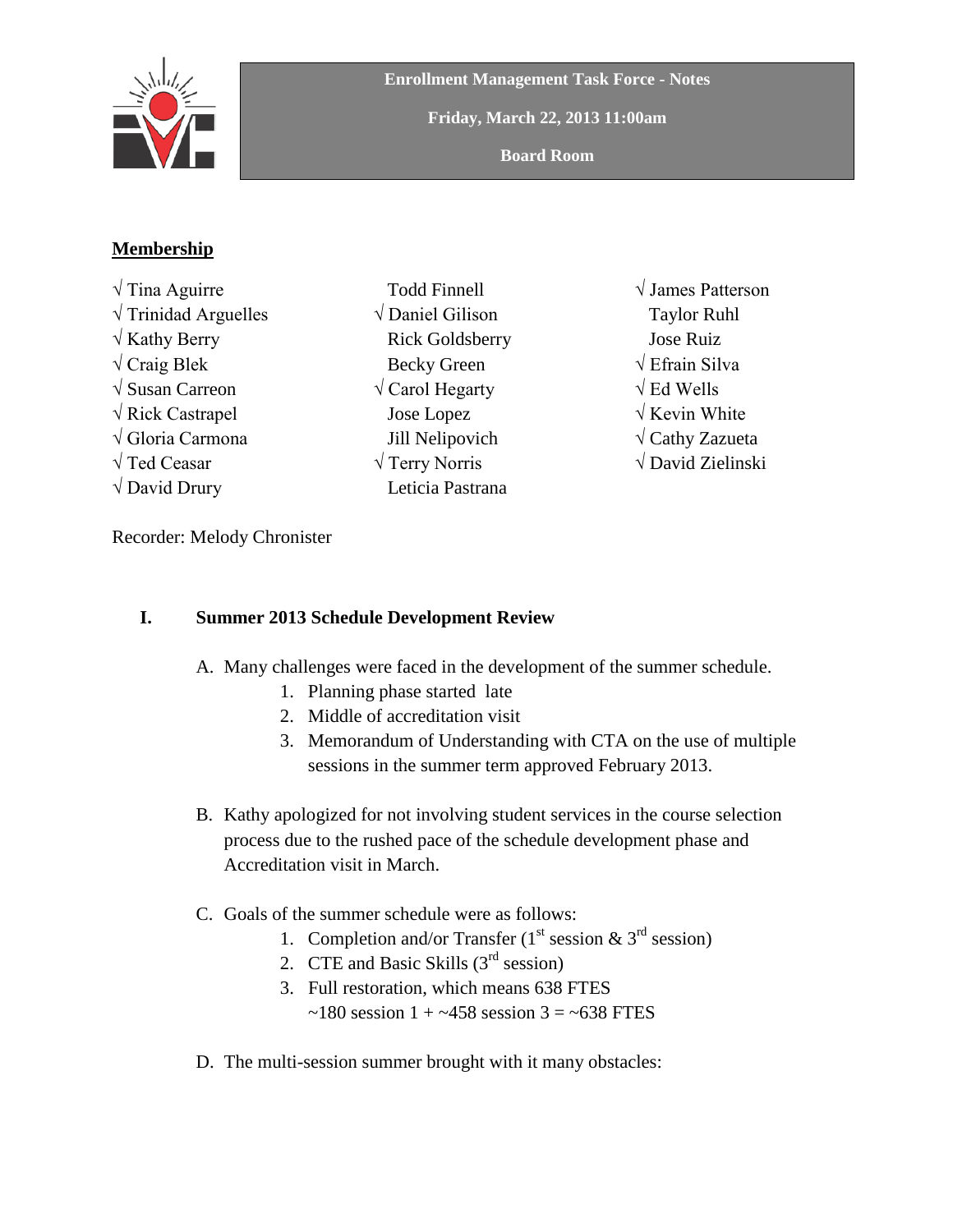

**Friday, March 22, 2013 11:00am**

**Board Room**

- 1. First session started before high school students and universities have ended
- 2. Application issues due to high school completion date
- 3. Course schedule viewing confusion
- 4. Faculty availability in the  $3<sup>rd</sup>$  session
- 5. No break between first and third sessions
- E. Marketing strategies for Summer
	- 1. Per Efrain, plans to get the word out to the students about the multisession summer terms are in the works with marketing consultant Bill Gay.
	- 2. Color coded the schedule for the students to recognize two separate sessions.
	- 3. Gloria is working with Student Services about notifying students
	- 4. Instructors were encouraged to bring it up in their Spring classes.

## **II. Fall 2013 Schedule Development**

- A. Fall 2013 will be the last time we plan a semester schedule so close to the start of the term.
	- 1. The Spring 2013 schedule development will start in September
	- 2. The 2014-15 schedule will be planned in January 2014 (for entire year)
	- 3. Goal is to have FTES targets set and a budget built around those targets.
	- 4. Pam Deegan, consultant, sat down with the executive team for four hours prior to the enrollment management training session to provide feedback on FTES target and budget setting.
- B. Preliminary course selection, rooms, and time blocks to be submitted by March  $31^\text{st}$ .
	- 1. Counseling should be consulted during the selection process. Division chairs were encouraged to contact them.
	- 2. Kathy warned that the time blocks and/or rooms may change as needed to fit the courses in the limited number of classrooms available, and to allow for flow of student schedules.
	- 3. Course selection template previously provided by Daniel Gilison may be used if desired.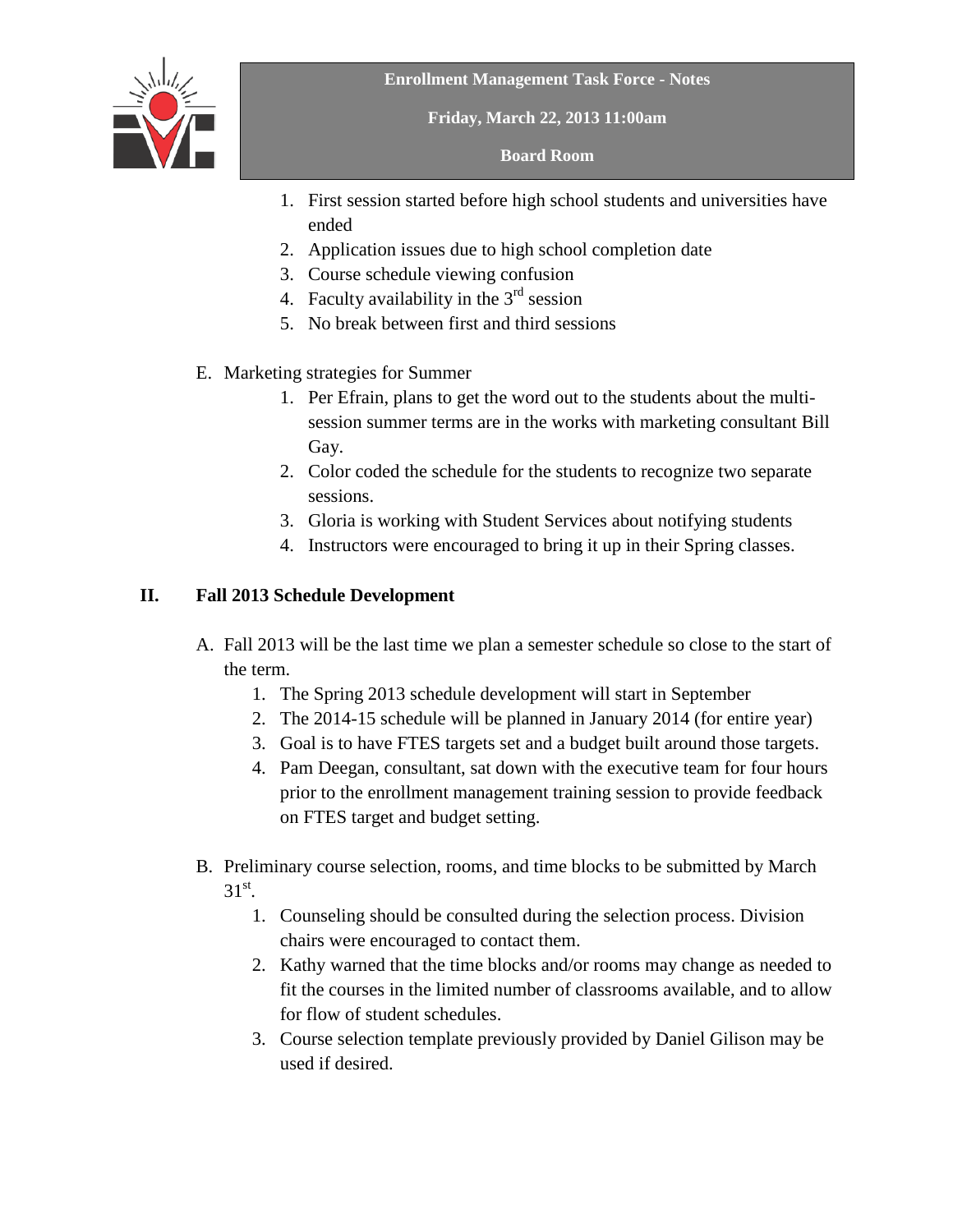

**Friday, March 22, 2013 11:00am**

**Board Room**

- C. Fall 2013 "test" schedule is almost complete to determine if we have enough classrooms to reach our FTES targets for the year.
- D. New time blocks were passed out that included the addition of a Monday, Wednesday, Friday time block for 4 and 5 contact hours courses.
	- 1. Daniel Gilison suggested we add a one day a week 3 contact hour block on M/W since we do not have campus hour on those dates. Melody Chronister will do this and resend out the time blocks via email.
	- 2. Ed Wells asked about deviating from the blocks for "unique" courses that have 6+ contact hours. He was told to work with the Instruction Office on a case by case basis for these courses.
- E. Program Pathways
	- 1. Originally due in February, now that date is being pushed back to a later date to ensure the end product is of high quality. Too much was going on in February to allow for enough time to invest in this extensive project.
		- i. Budget/Program Review
		- ii. Accreditation
		- iii. Summer schedule development
	- 2. Goal is to complete in time to start implementation in the 2014-15 academic year.
		- i. Allows for time to work with Student Services for transfer/G.E. patterns, student demand, and timing/quantity of offering specific G.E. courses.
			- 1. Ted Caesar offered to assign a counselor to work with each department if interested, just call him to setup a time.
		- ii. Allows us also to look at faculty availability for each program.
		- iii. Allows time to market the program pathways.
	- 3. Kevin White suggested department take a look at their Transfer Model Curriculum and/or develop with working on their program pathway, as it may influence possible changes to the program pathway.

## **III. Next Meeting April 12, 2013**

A. Discuss Enrollment Management Plan